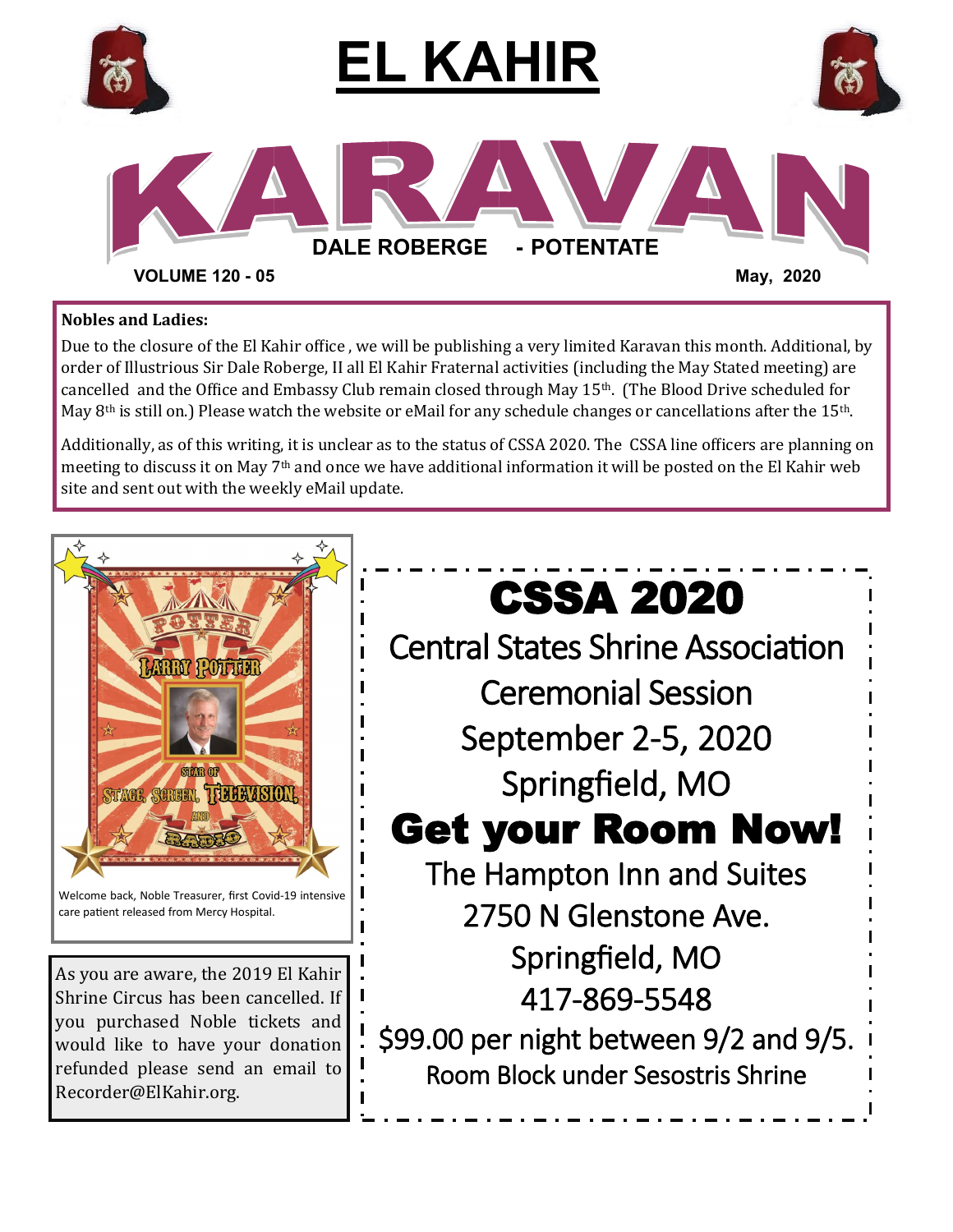Dear Nobles and Ladies,

In case some of you had had not heard, the Governor shut down all fraternal events early in April until April 30th. At that time, I closed the Shrine Center and cancelled all unit/club meetings and events for El Kahir. Since I am writing this around mid-April and trying to look forward and decide what to do for the month of May, I have been watching the reports and data on COVID-19 along with the White House criteria for starting. I believe that going with a slower approach to reopening will be safer and better.

I am cancelling the following fraternal activities through May 15th:

- Omelet Breakfast
- Basket night
- All unit and club meetings
- Stated Meeting for May

Also, the building will remain locked, employees will remain laid off and the Embassy Club will remain closed.

We have been trying to keep everyone informed of the cancellations but before you come out to an event in May, please check the calendar on the website to make sure the event is still happening.

Onion sales are still on schedule. I have spoken to the grower and you will be notified when the onions will arrive.

The Potentate's Ball has been rescheduled from May 2nd to August 29th. At this time, we are still planning

**- And from the Potentate's Lady**

I would like to begin by saying a heartfelt thank you to all those sending well wishes and checking in with Dale and I. We appreciate each of you and your kindness! To say that the year has not gone as Dale planned is to say the least. But plans seem so insignificant compared to all the things happening in the world. We are so blessed that Treasurer Noble Larry Potter is on the mend from his hospitalization for the Covid-19 virus. Look forward to seeing both Noble Larry and Lady Diane soon!

There are still events that are being planned for a time when we will be able to congregate together. Fun events with our friends. More details will be available as restrictions are lifted.

A deep cleaning of the kitchen was hired out and completed while the Shrine was closed. There is still a lot of cleaning to prepare for the Shrine to reopen. Tasks that go unseen but are necessary to assure the health and safety of the Nobility and their Ladies.

on having the Gun Raffle and I would like to thank Ill. Sir Floyd Sauter for working with Scheels to get options for moving forward with this fundraiser. We are still looking for ways to have the Shiner's Awareness Day on June 6th so stay tuned to the website for more information.

I am sure that your plans for the year may have looked differently than how they are turning out, as were mine. Let's stay focused on being safe and keeping those around us safe as well by following the social distancing guidelines and wearing protective masks and gloves. We are at a distance from one another but together we will remain.

The most exciting and most important news I have is that Noble Larry Potter is out of the hospital and home recovering from the Covid-19. All of the updates from Diane have been so important to keep everyone updated on Larry and the families progress. Noble Larry, I look forward to seeing you again soon!

I know it seems tough right now but looking forward I know we will see the sun shine and the future will be bright for El Kahir Shrine!

If you have any questions or comments, please feel free to contact me at droberge2020@gmail.com Yours in the Faith,

Dale Roberge Potentate 2020

I would like to thank Noble Rick Bowersox and Lady Kathy for their hard work in washing and sanitizing the dishes and silverware in the kitchen after the deep clean was completed.

I would again encourage each of you to remember your blessings during these times … here are some of mine:

- I am able to spend more time with my wonderful husband.
- The health of all of my family …especially the health of two nieces that were studying abroad – one in China and one in Spain.
- The love and support of friends and family.
- A home and food to which I am safe, secure and nurtured.

I wish each of you the very best. We miss seeing all of you and spending time with you. We hope that we will be seeing you again soon. Stay safe and healthy!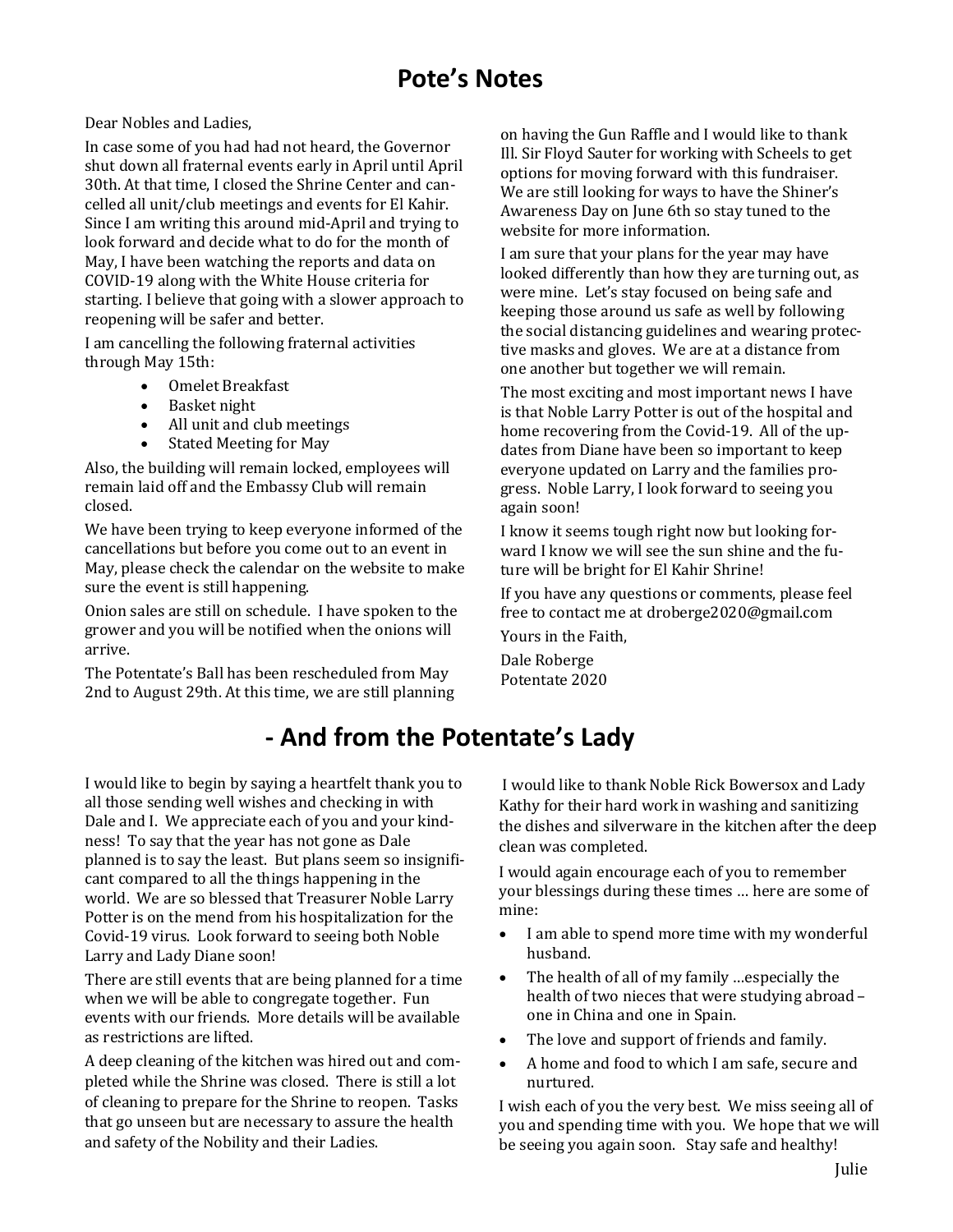### **The View from the Recorder's Office**

As I write this, I do not know what our near future holds. As of now, the Governor has ordered that even Fraternal organizations be closed down through the end of April and out of additional caution, the Potentate has ordered the office closed and all events cancelled through at least the middle of May. By the time you receive this, the closure may well have been extended.

Unfortunately, while the Covid-19 outbreak has shut down El Kahir and our fundraising activities (Bingo, the Circus, Basket Night, Omelet Breakfast, etc), our ongoing operational costs continue on. So, if you are one of our 58 Nobles who have not paid their 2020, please consider doing so now – that additional \$ 9,000 will help pay those bills.

I once saw a quote that might apply to our current situation. "If you're reading this … Congratulations, you're alive! If that's not something to smile about, then I don't know what is."



Until next month, yours in Shrine faith.

RS Brown

Recorder El Kahir Shrine

# **El Kahir Shrine Blood Drive** Friday, May 8<sup>th</sup> 2:30 pm – 6:30 pm **MVRBC Donor Bus** We are working to prevent a local shortage of blood due to the Coronavirus Pandemic and the need for healthy donors is VERY high. If you are healthy and able, your donation is needed! Please make an appointment with Rick Bowersox at Recorder@ElKahir.org to avoid large walk-in groups. You

may also sign up online at www.bloodcenter.org